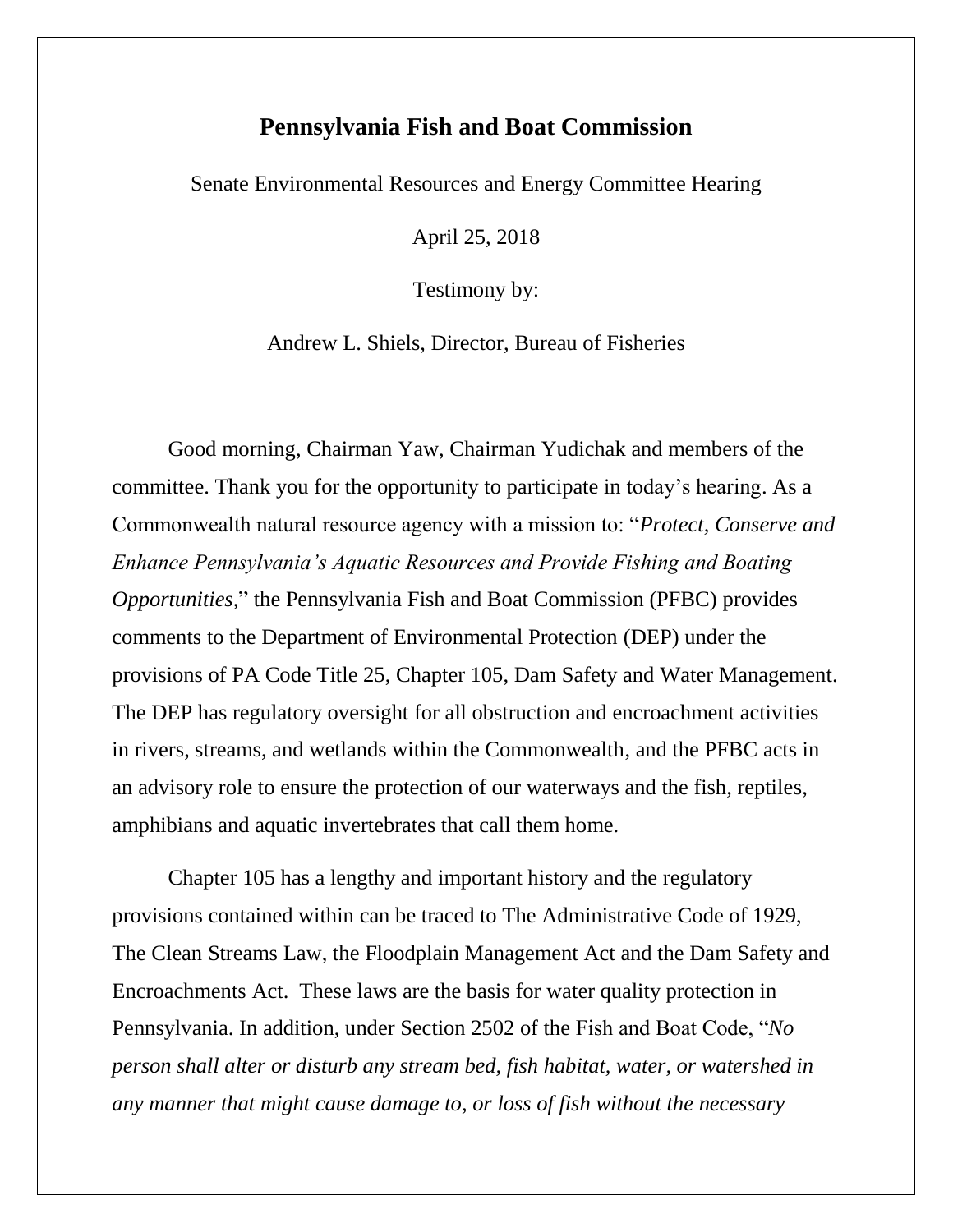*permits*". Thus, the DEP and PFBC share responsibilities in stream and aquatic protection, and in this instance, as it relates to flooding.

Today's hearing seeks to better understand the impacts of flooding and investigate activities before and after flood events that may help to alleviate the loss of property, infrastructure, natural stream functions and even human life.

Floods are a natural occurrence. Floodplains and floodways are dynamic as rivers and streams meander across the landscape. They enable groundwater recharge and improve soil fertility. Floods often trigger fish and amphibian reproductive cycles and migration/emigration activities. They are channel-forming events that increase stream habitat complexity and create or maintain habitats for fish, reptile, amphibian and aquatic macroinvertebrate communities.

Floodway and floodplain development has inherent risks. Initial development or fill in the 100-year floodway may lead to modified, unnatural stream channels. Continued development within the floodway ultimately leads to degradation of the aquatic community, physical stream habitat, and water quality. The PFBC recommends that permit applicants consider alternative options that do not impact the 100-year floodway, so residents can mitigate future risk to life and property, as well as help protect the quality of our freshwater ecosystems.

The PFBC reviews and comments on approximately 600 individual and general Obstruction and Encroachment Permit applications each year and recommends actions to protect fish communities, streams and wetland habitats. Comments may recommend structures to enhance fish passage and instream habitat, construction oversight, protection of instream spawning periods and minimization of sediment from construction activities.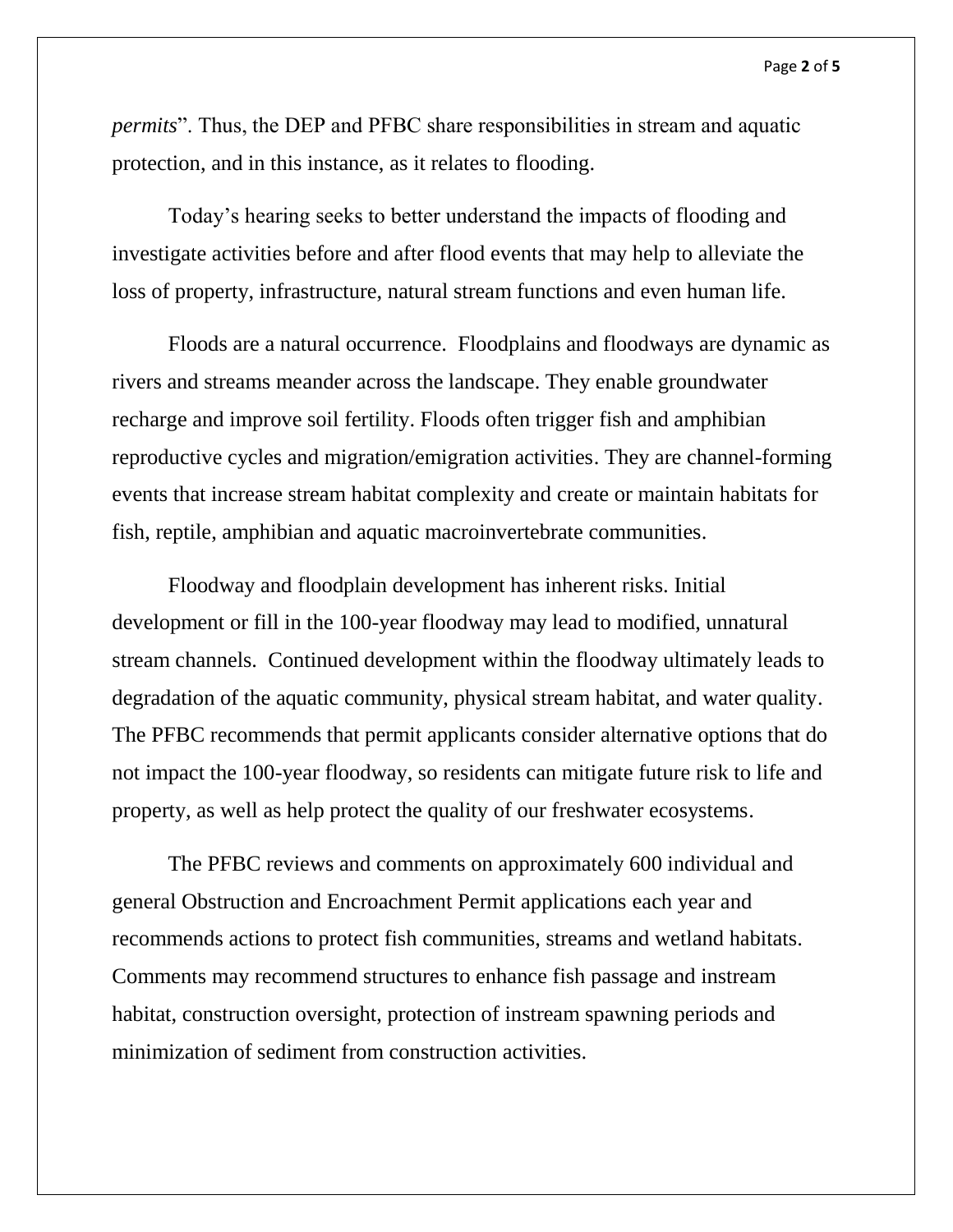"Stream cleaning" is a term often used to describe the use of heavy equipment to straighten, deepen or remove debris from a waterway. Acute and chronic impacts of "stream cleaning" activities on stream life and physical habitats include:

- Removal of gravel bars and/or debris which result in:
	- o overly widened streams, minimized water depth and velocity, degraded macroinvertebrate and fish habitat, decreased sinuosity, and faster water flows.
- Channel deepening results in:
	- o loss of floodplain connectivity, increased water velocities, increased sediment loads sent downstream, degraded fish habitat, smothered macroinvertebrates and fish eggs, decreased water retention time, and altered flow regimes.
- Equipment access to streams removes riparian vegetation, compacts the streambed, and reduces or eliminates fish and macroinvertebrate habitat. Traditional stream cleaning using heavy machinery creates incised channels. When a stream loses contact with the floodplain, high velocity damage results not only to the altered channel but to downstream properties as well.

The land and water are intimately connected. The PFBC advocates wise development and we believe that renewed emphasis should be placed on only allowing development suitable for flood-prone areas such as open spaces for agricultural operations, parks or athletic fields. Minimal development in these areas will provide valuable use to the surrounding community and minimize damage to life and property when flood events do occur.

Riparian buffer zones are critical to reducing bank erosion, providing natural "speed bumps" to run-off and allowing plants, shrubs and trees to grow, which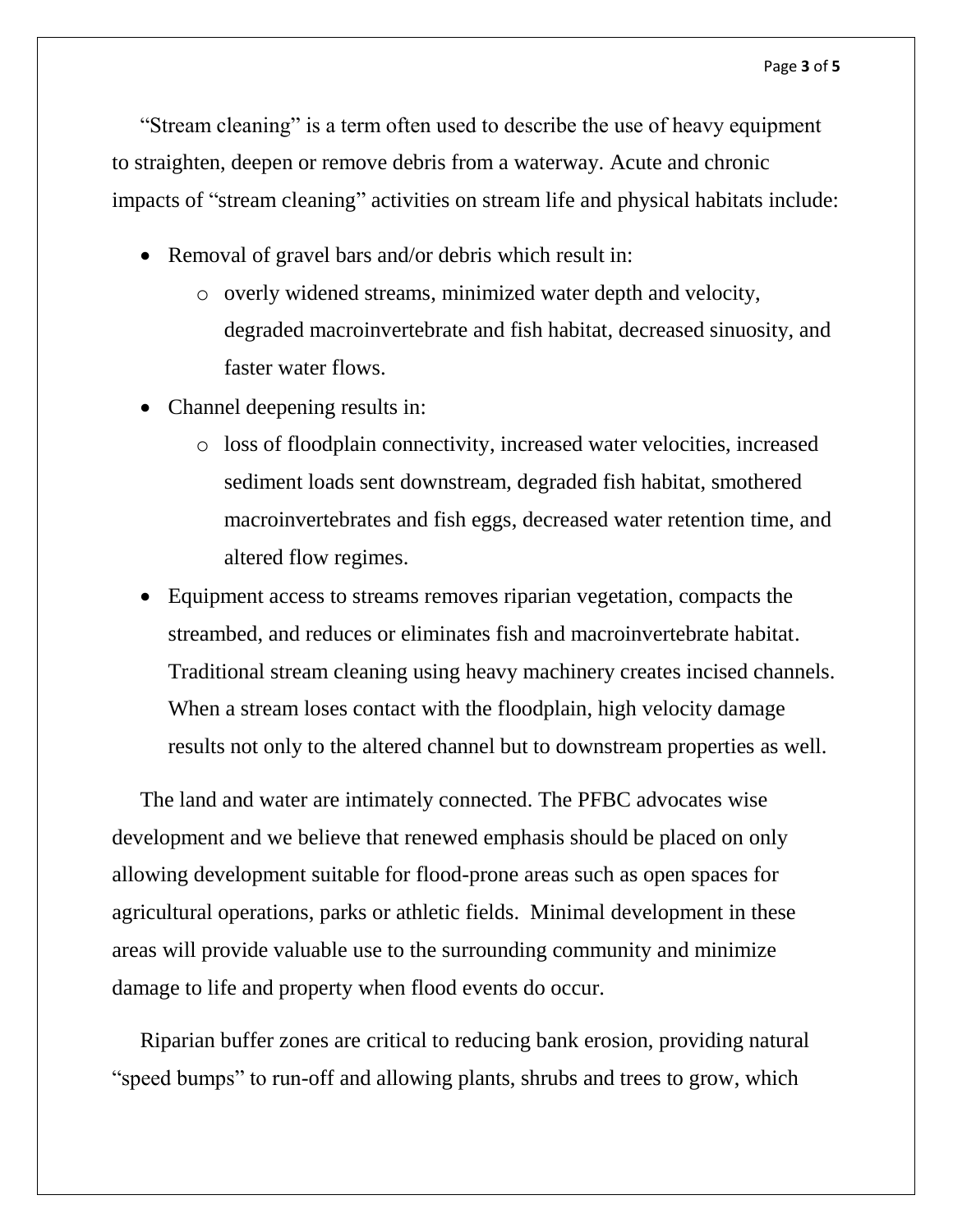strengthens river banks to withstand high water events. Wise planning combined with enhanced riparian buffers leads to significantly reduced flood damage.

Business and homeowner relocation buyouts often follow major flood events, when they have already experienced devastation. To reduce the need for such programs, proper management of infrastructure and residential development in floodplains and floodways is critical. Incorporating GIS-based mapping with FEMA maps can inform land use planning with the best information available.

In addition to permit review, the PFBC operates a four-person, Stream Habitat Section which provides technical guidance in the design and construction of stream habitat devices, structures and best management practices. We work with landowners, volunteers, Conservation Districts, sportsmen's groups, the U.S. Fish and Wildlife Service, DEP, DCNR, non-governmental organizations like American Rivers, RK Mellon, the Western Pennsylvania Conservancy and many local watershed groups. Projects include instream devices such as deflectors, crossveins, and mudsills. We improve and fix eroded banks, runoff from feedlots, cattle crossings, and develop vegetated and forested riparian buffers. We also work with partners to remove unwanted, small dams which may worsen flooding if they trap additional debris or back up flows onto adjoining properties.

During and following a flood event, the PFBC offers assistance in several ways. First, our Waterways Conservation Officers are now trained in Swiftwater Rescue as cadets in training school. In addition, each region of Pennsylvania has a Swiftwater and Helicopter Aquatic Rescue Team (PA-HART) which works with the Pennsylvania National Guard to provide advanced water rescue capabilities and can be rapidly deployed through the Pennsylvania Emergency Management Agency (PEMA). Our field biologists also work with federal, state and local